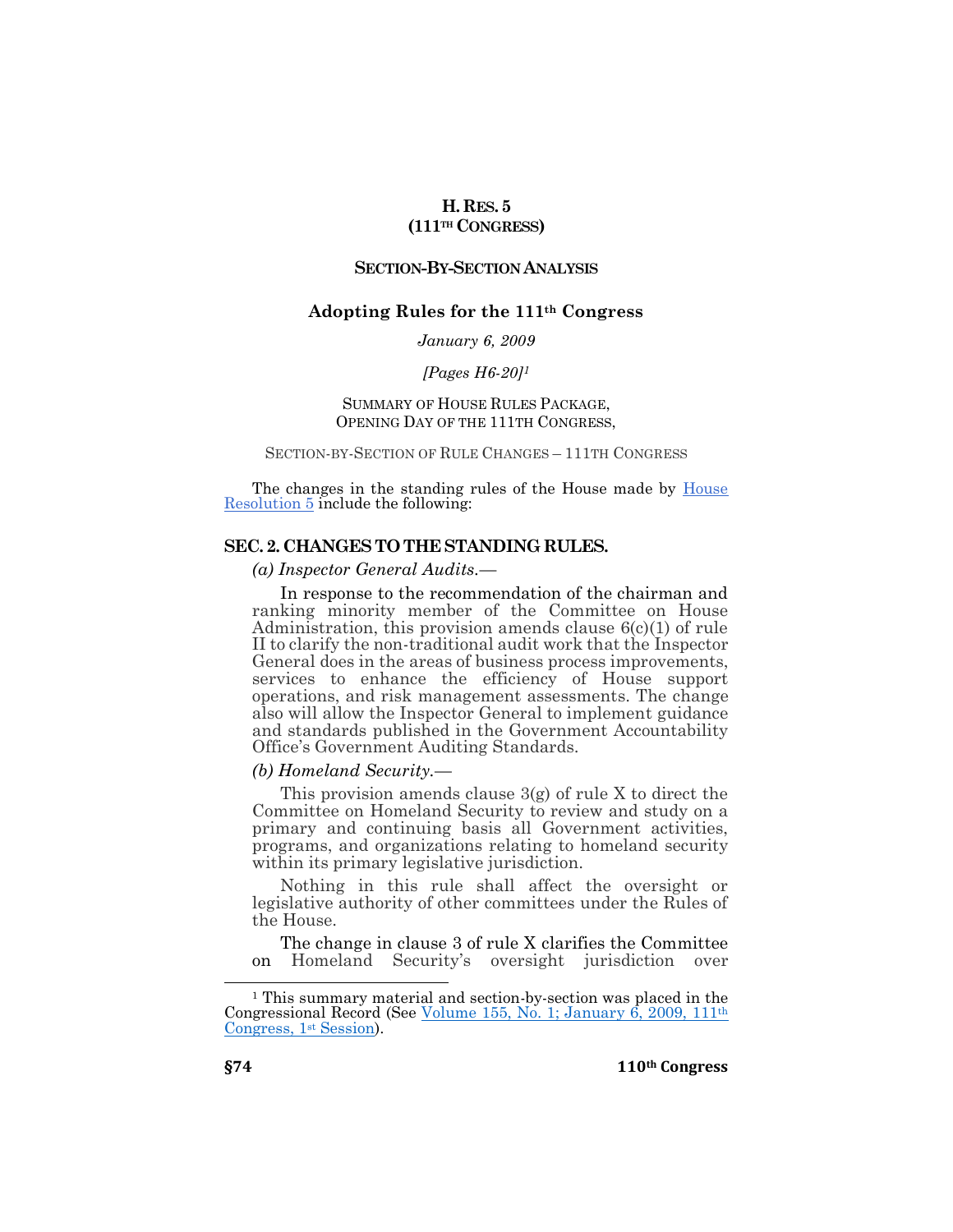government activities relating to homeland security within its primary legislative jurisdiction, including the interaction of all departments and agencies with the Department of Homeland Security. Consistent with the designation of the Committee on Homeland Security as the committee of oversight in these vital areas, the House expects that the President and the relevant executive agencies will forward copies of all reports in this area, in addition to those already covered by clause 2(b) of rule XIV, to the Committee on Homeland Security to assist it in carrying out this important responsibility.

This change is meant to clarify that the various agencies have a reporting relationship with the Homeland Security Committee on matters within its jurisdiction in addition to the agencies' reporting relationships with other committees of jurisdiction.

#### (c) *Additional Functions of the Committee on House Administration.—*

This provision amends clause 4(d) of rule X to give the Committee on House Administration oversight of the management of services provided to the House by the Architect of the Capitol, except those services that lie within the jurisdiction of the Committee on Transportation and Infrastructure under clause 1(r).

### (d) *Terms of Committee Chairmen.—*

This provision strikes clause  $5(c)(2)$  of rule X to eliminate term limits for committee and subcommittee chairs and includes a conforming amendment to clause 5(a)(2)(C) of rule X to provide an exception to the Budget Committee tenure limitations for a chair or ranking minority member serving a second consecutive term in the respective position.

### (e) *Calendar Wednesday.—*

This provision amends clause 6 of rule XV to require the Clerk to read only those committees where the committee chair has given notice to the House on Tuesday that he or she will seek recognition to call up a bill under the Calendar Wednesday rule. This will replace the requirement that the Clerk read the list of all committees, regardless of whether a committee intends to utilize the rule. The provision makes conforming changes to clause 6 of rule XV and clause 6 of rule XIII, including the deletion of the requirement of a twothirds vote to dispense with the proceedings under Calendar Wednesday.

(f) *Postponement Authority.—*

**111th Congress §74**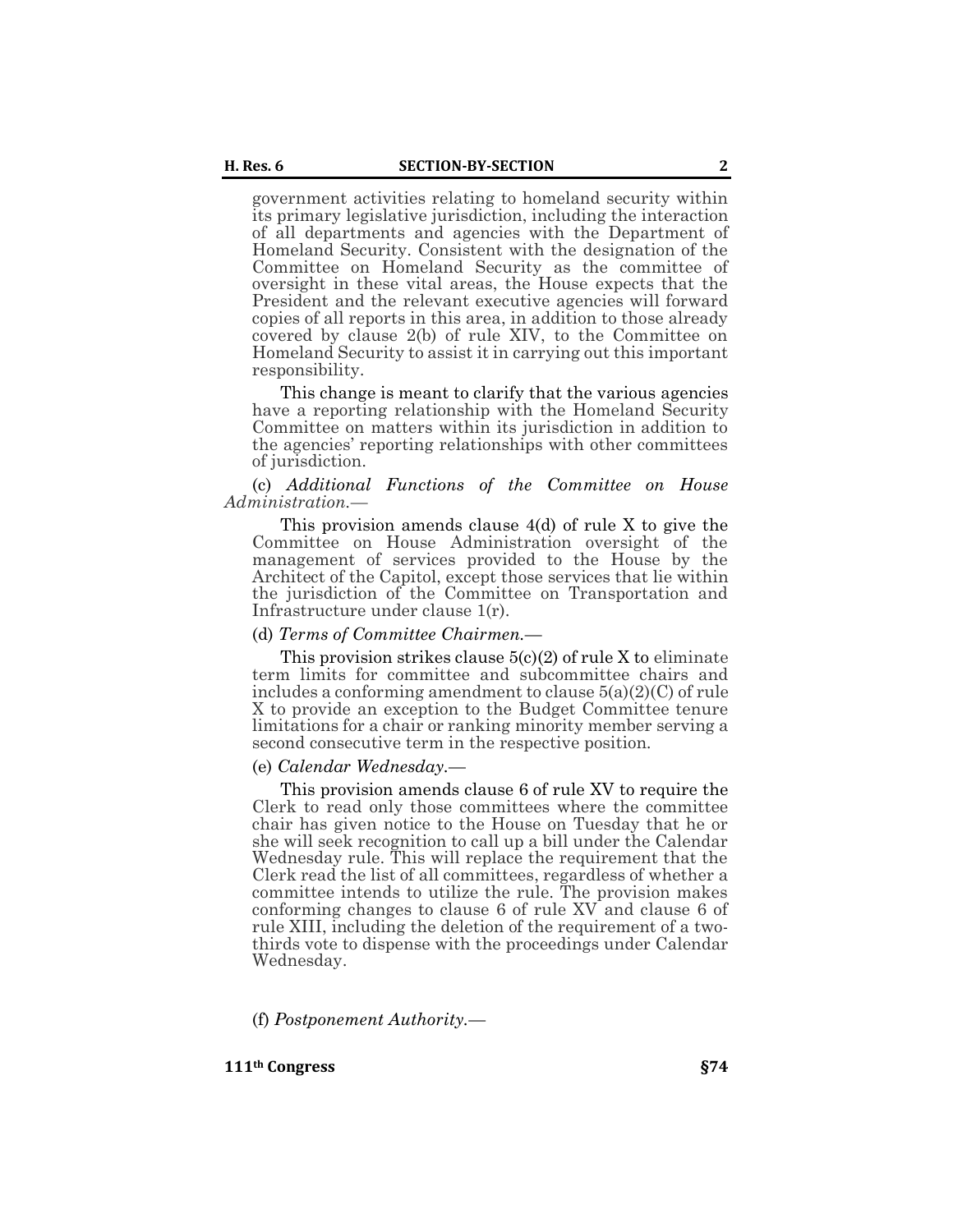This provision adds a new paragraph (c) to clause 1 of rule XIX to give permanent authority to the Chair to postpone further consideration of legislation prior to final passage when the previous question is operating to adoption or passage of a measure pursuant to a special order of business. This codifies a practice that has become routine during the 110th Congress.

## (g) *Instructions in the Motion to Recommit.—*

This provision amends clause 2(b) of rule XIX to provide that a motion to recommit a bill or joint resolution may include instructions only in the form of a direction to report a textual amendment or amendments back to the House forthwith. The provision makes no change to the straight motion to recommit.

#### (h) *Conduct of Votes.—*

In response to the bipartisan recommendation of the Select Committee to Investigate the Voting Irregularities of August 2, 2007, this provision deletes the following sentence in clause 2(a) of rule XX: "A record vote by electronic device shall not be held open for the sole purpose of reversing the outcome of such vote."

### (i) *General Appropriation Conference Reports.—*

This provision codifies [House Resolution 491,](https://www.congress.gov/bill/111th-congress/house-resolution/491) 110th Congress, which was adopted by unanimous consent. The provision provides a point of order against any general appropriations conference report containing earmarks that are included in conference reports but not committed to conference by either House and not in a House or Senate committee report on the legislation. A point of order under the provision would be disposed of by the question of consideration, which would be debatable for 20 minutes equally divided.

#### $(i)$  PAYGO.—

This provision amends clause 10 of rule XXI to make the following changes:

(1) A technical amendment to align the PAYGO rules of the House with those of the Senate so that both houses use the same CBO baselines;

(2) The changes would also allow one House-passed measure to pay for spending in a separate House-passed measure if the two are linked at the engrossment stage; and

(3) The changes would also allow for emergency exceptions to PAYGO for provisions designated as emergency spending in a bill, joint resolution,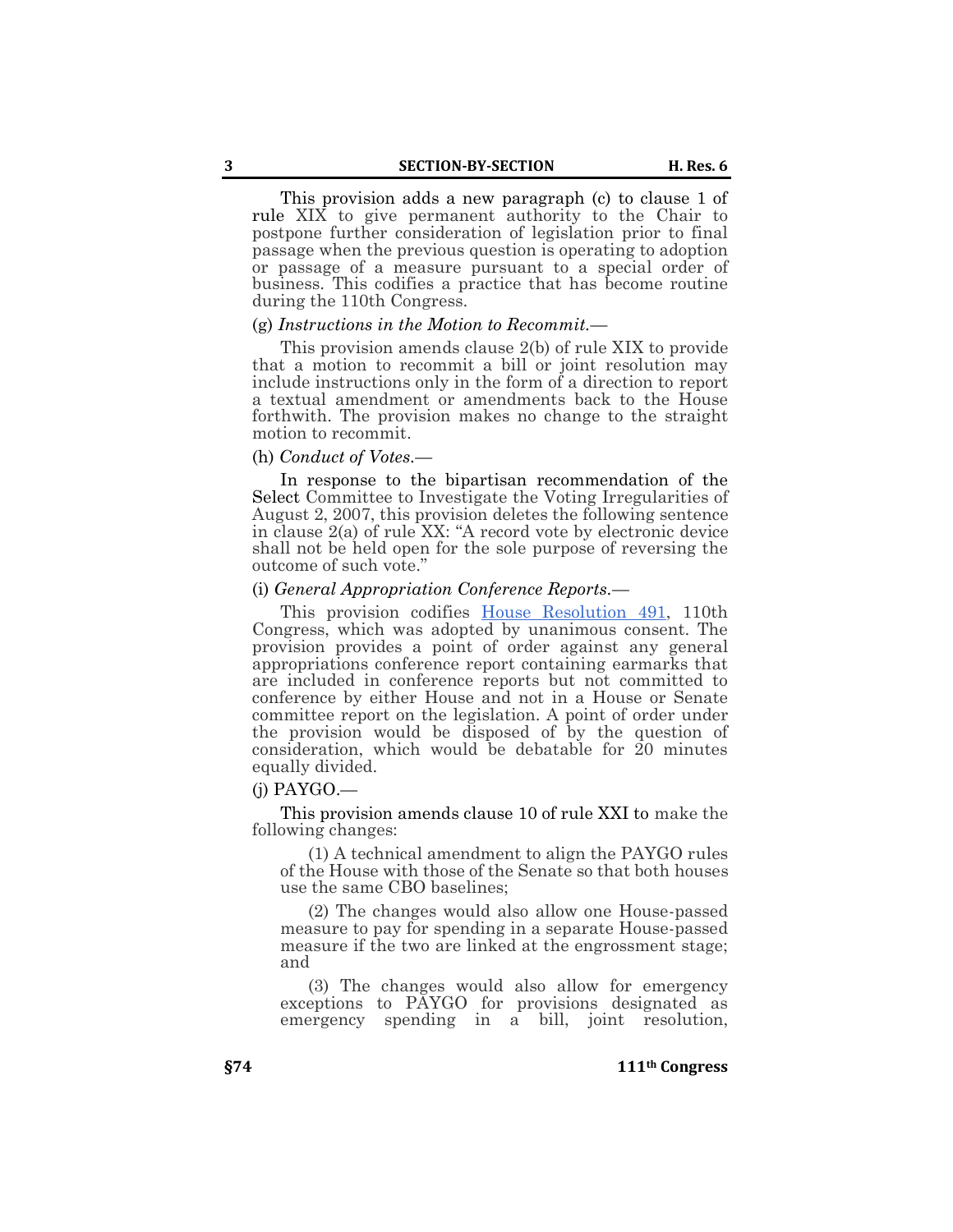amendment made in order as original text, conference report, or amendment between the Houses (but not other amendments).

The new clause  $10(c)(3)$  of rule XXI provides that the Chair will put the question of consideration on a bill, joint resolution, an amendment made in order as original text by a special order of business, a conference report, or an amendment between the Houses that includes an emergency PAYGO designation. The Chair will put the question of consideration on such a measure without regard to a waiver of points of order under clause 10 of rule XXI or language providing for immediate consideration of such a measure.

The intent of this exception to pay-as-you-go principles is to allow for consideration of measures that respond to emergency situations. Provisions of legislation may receive an emergency designation if such provisions are necessary to respond to an act of war, an  $[Page H12]$  act of terrorism, a natural disaster, or a period of sustained low economic growth. A measure that includes any provision designated as emergency shall be accompanied by a report or a joint statement of managers, as the case may be, or include an applicable "Findings" section in the legislation, stating the reasons why such provision meets the emergency requirement according to the following criteria.

In general, the criteria to be considered in determining whether a proposed expenditure or tax change meets an emergency designation include: (1) necessary, essential, or vital (not merely useful or beneficial); (2) sudden, quickly coming into being, and not building up over time; (3) an urgent, pressing, and compelling need requiring immediate action; (4) unforeseen, unpredictable, and unanticipated; and (5) not permanent, but rather temporary in nature. With respect to the fourth criterion above, an emergency that is part of an aggregate level of anticipated emergencies, particularly when normally estimated in advance, is not "unforeseen."

#### (k) *Disclosure by Members of Employment Negotiations.—*

This provisions amends clause 1 of rule XXVII to close the loophole in the rule that allowed lame-duck Members, Delegates, and the Resident Commissioner to directly negotiate future employment or compensation without public disclosure. The rule will now apply to all current Members, Delegates, and the Resident Commissioner requiring them, within 3 business days after the commencement of such negotiation or agreement of future employment or compensation, to file with the Committee on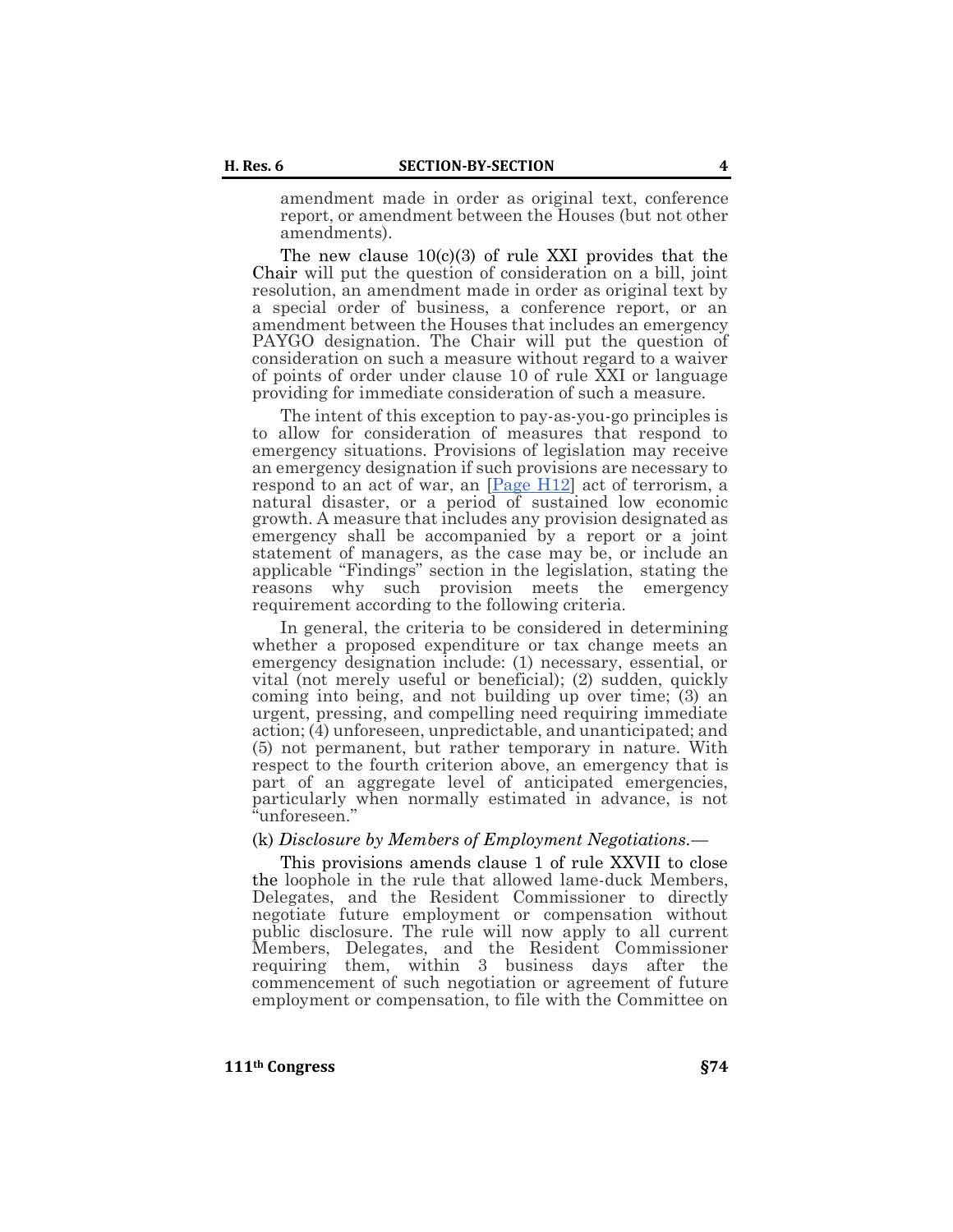Standards of Official Conduct a statement regarding such negotiations or agreement.

# (l) *Gender Neutrality*.—

This provision amends the Rules of the House to render them neutral with respect to gender. These changes are not intended to effect any substantive changes.

### (m) *Technical and Codifying Changes.—*

Upon the recommendation of the Parliamentarian, this provision contains the following technical and codifying changes:

(1) Clarify that the authority of the Clerk to receive messages on behalf of the House includes both recesses and adjournments (clause 2(h) of rule II);

(2) Restore the Speaker's regulatory authority for all of rule IV (regarding access to the House floor), which was inadvertently narrowed when the House last amended clause 4 of rule IV by the adoption of [House](https://www.congress.gov/bill/111th-congress/house-resolution/648)  [Resolution 648,](https://www.congress.gov/bill/111th-congress/house-resolution/648) 109th Congress (clause 4(b) of rule IV);

(3) Clarify that the scheme set forth in the rule for temporary management of a committee will apply pending the House filling a permanent vacancy of a chairman (clause 5(c) of rule X);

(4) Clarify that the majority-party Member in the next Congress, who was most senior on the committee in the preceding Congress, has voucher authority pending establishment and repopulation of the committee (clause  $7(e)$  of rule X);

(5) Delete an unnecessary cross reference (clause 8(a) of rule X);

(6) Reinsert the exception, inadvertently dropped in recodification in the 106th Congress, that privileged matters are not automatically laid on the table when reported adversely (unlike nonprivileged matters reported adversely, which are automatically laid on the table) (clause 2(a) of rule XIII);

 $(7)$  Correct an internal cross reference (clause  $5(c)(3)$ ) of rule XX);

(8) Clarify the availability of a motion to adjourn during merger of a quorum call and the yeas and nays to include only the clause 6 version of the yeas and nays (clause 6(c) of rule XX);

(9) Correct a grammatical error in the rule to clarify that notice to instruct conferees at a stalled conference is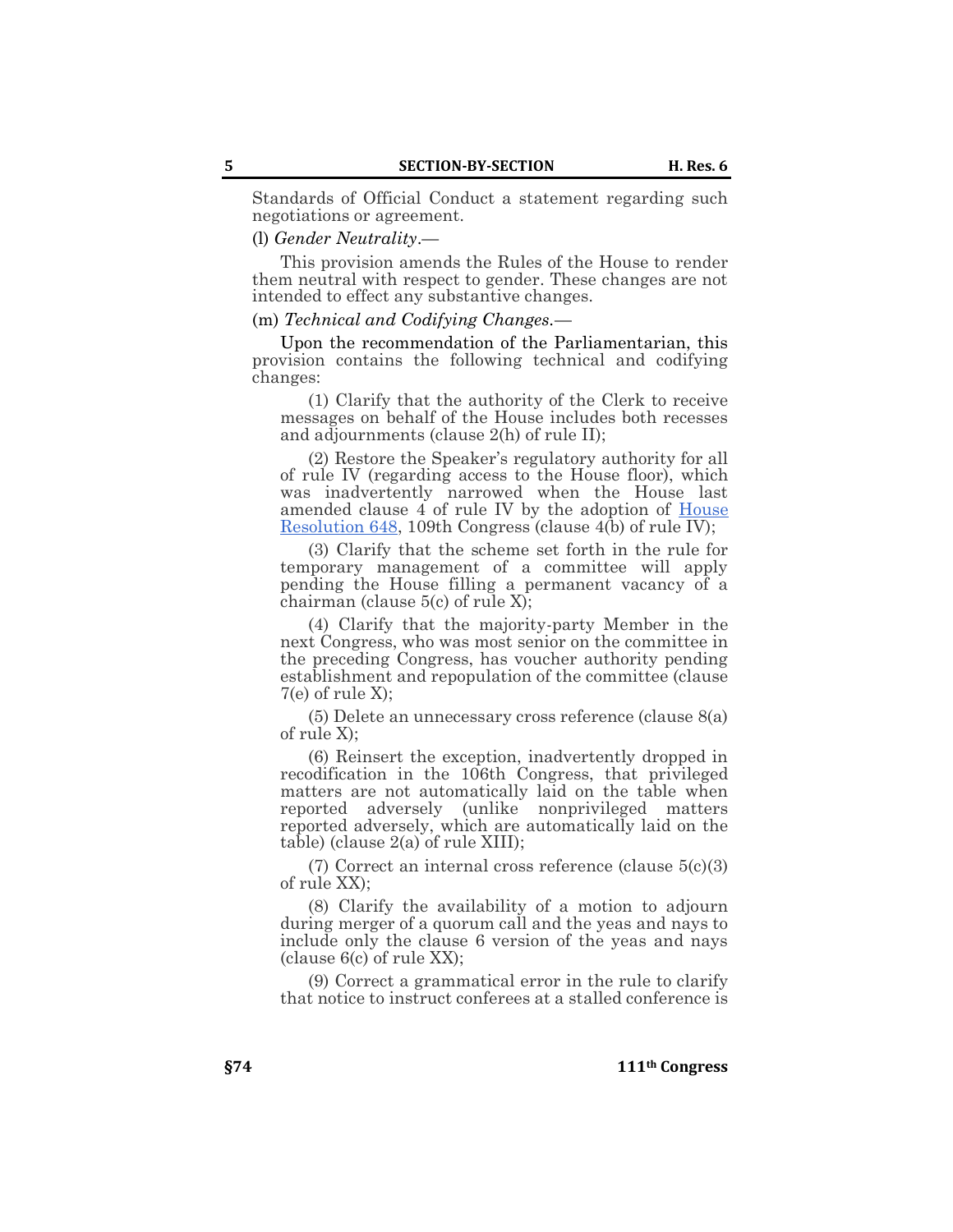given by a "proponent" and not by a "motion." (clause  $7(c)(3)$  of rule XXII);

(10) Clarify that the rule prohibiting campaign funds for official expenses applies to "office space, office furniture, or office equipment" (clause  $1(b)(2)$  of rule XXIV); and

(11) Corrects an internal cross reference (clause  $5(i)(2)$  of rule XXV).

#### **SEC.3. SEPARATE ORDERS.**

## (a) *Budget Matters.—*

(1)-(3) These three provisions retain instructions on the interpretation of sections 303, 306, and 401 of the Congressional Budget Act, that have been in place since the 106th, 107th, and 109th Congresses, respectively.

(4) This provision would retain the point of order against the motion to rise and report an appropriations bill to the House where the bill, as proposed to be amended, exceeded its 302(b) budget allocation. The point of order was created in the 109th Congress and continued in the 110th Congress.

#### (b) *Certain Subcommittees*.—

This provision would continue to waive the requirements of clause  $5(d)(1)$  of rule X, which limits the number of subcommittees for each committee to five, for the following committees: Armed Services, Foreign Affairs, and Transportation and Infrastructure.

#### (c) *Exercise Facilities for Former Members.—*

This provision continues the standing order of the House, first adopted in the 109th Congress, which prohibits former Members, spouses of former Members, and former officers of the House from using the Members gym if those individuals are registered lobbyists.

#### (d) *Numbering of Bills.—*

This provision continues the practice of reserving the first 10 bill numbers for designation by the Speaker throughout the 111th Congress.

## (e) *Medicare Cost Containment.—*

This provision turns off Section 803 of the Medicare Prescription Drug, Improvement, and Modernization Act of 2003 during the 111th Congress.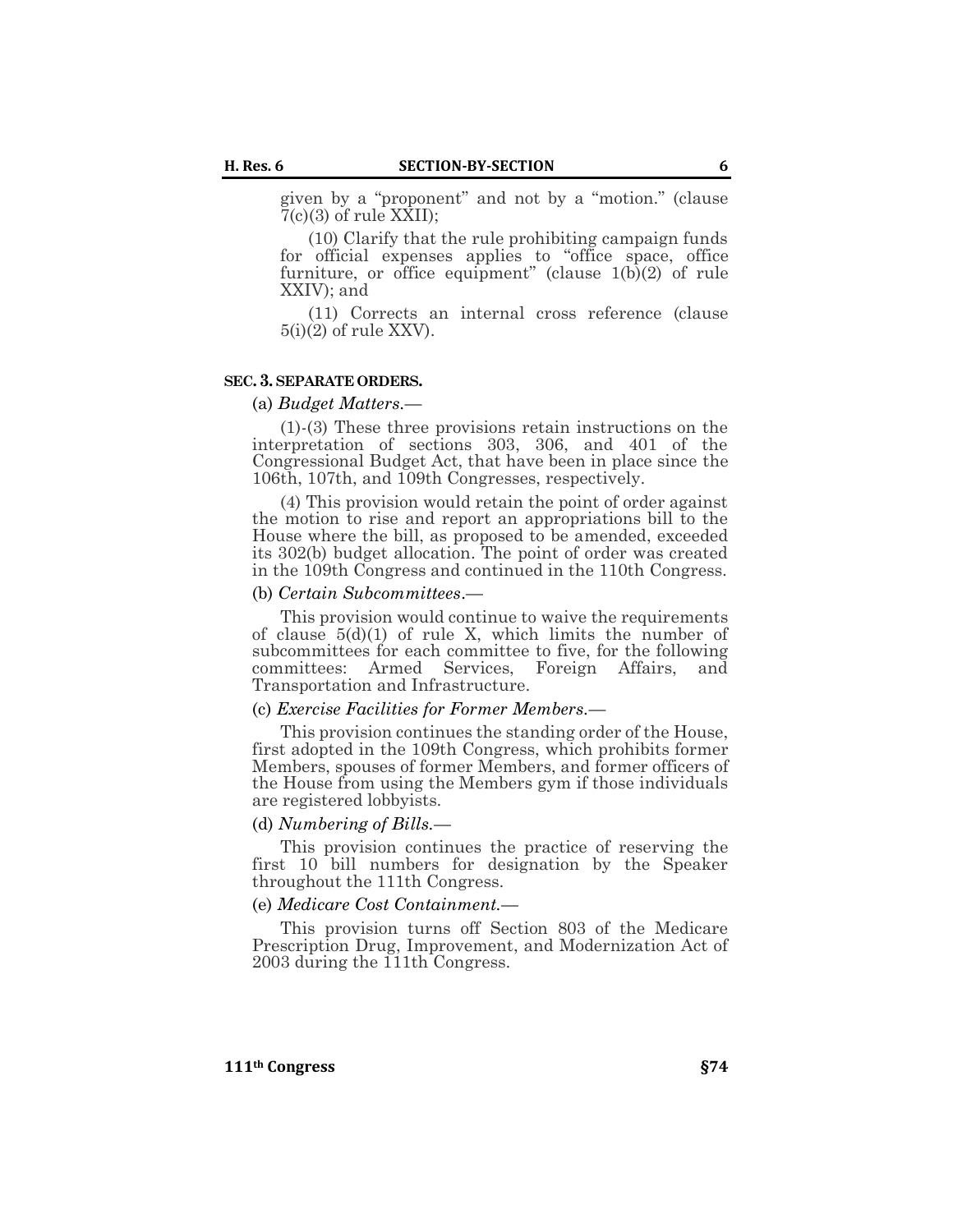#### **SEC.4. COMMITTEES, COMMISSIONS, AND HOUSE OFFICES.**

(a) *Select Committee on Energy Independence and Global Warming.—*

This provision continues the Select Committee on Energy Independence and Global Warming through the 111th Congress.

## (b) *House Democracy Assistance Commission.—*

This provision continues the House Democracy Assistance Commission.

### (c) *Tom Lantos Human Rights Commission.—*

This provision continues the Tom Lantos Human Rights Commission except that it allows the Commission to collaborate closely with professional staff members of other relevant committees and to use resources that the Committee on Foreign Affairs is authorized to obtain from other offices of the House.

#### (d) *Office of Congressional Ethics.—*

This provision continues the Office of Congressional Ethics and provides that the Office shall be treated as a standing committee of the House for purposes of section 202(i) of the Legislative Reorganization Act of 1946, concerning consultants for Congressional committees.

(e) *Empanelling Investigative Subcommittee of the Committee on Standards of Official Conduct.—*

This provision continues [House Resolution 451,](https://www.congress.gov/bill/111th-congress/house-resolution/451) 110th Congress, directing the Committee on Standards of Official Conduct to empanel investigative subcommittees within 30 days after the date a Member is indicted or criminal charges are filed.

(f) *Continuing Authorities for the Committee on the Judiciary and the Office of General Counsel.—*

This provision authorizes the Committee on the Judiciary and the House General Counsel to continue the lawsuit derived from the House holding White House Chief of Staff Josh Bolten and former White House Counsel Harriet Miers in contempt of Congress for failure to comply with Judiciary Committee subpoenas, which was initiated in the 110th Congress. With respect to the continued investigation into the firing of certain United States Attorneys, this provision authorizes: (1) the chairman of the Judiciary Committee to issue subpoenas and (2) the taking of depositions by Members or counsel, which shall be governed by rules printed in the Congressional Record by the Rules Committee chair or otherwise prescribed by the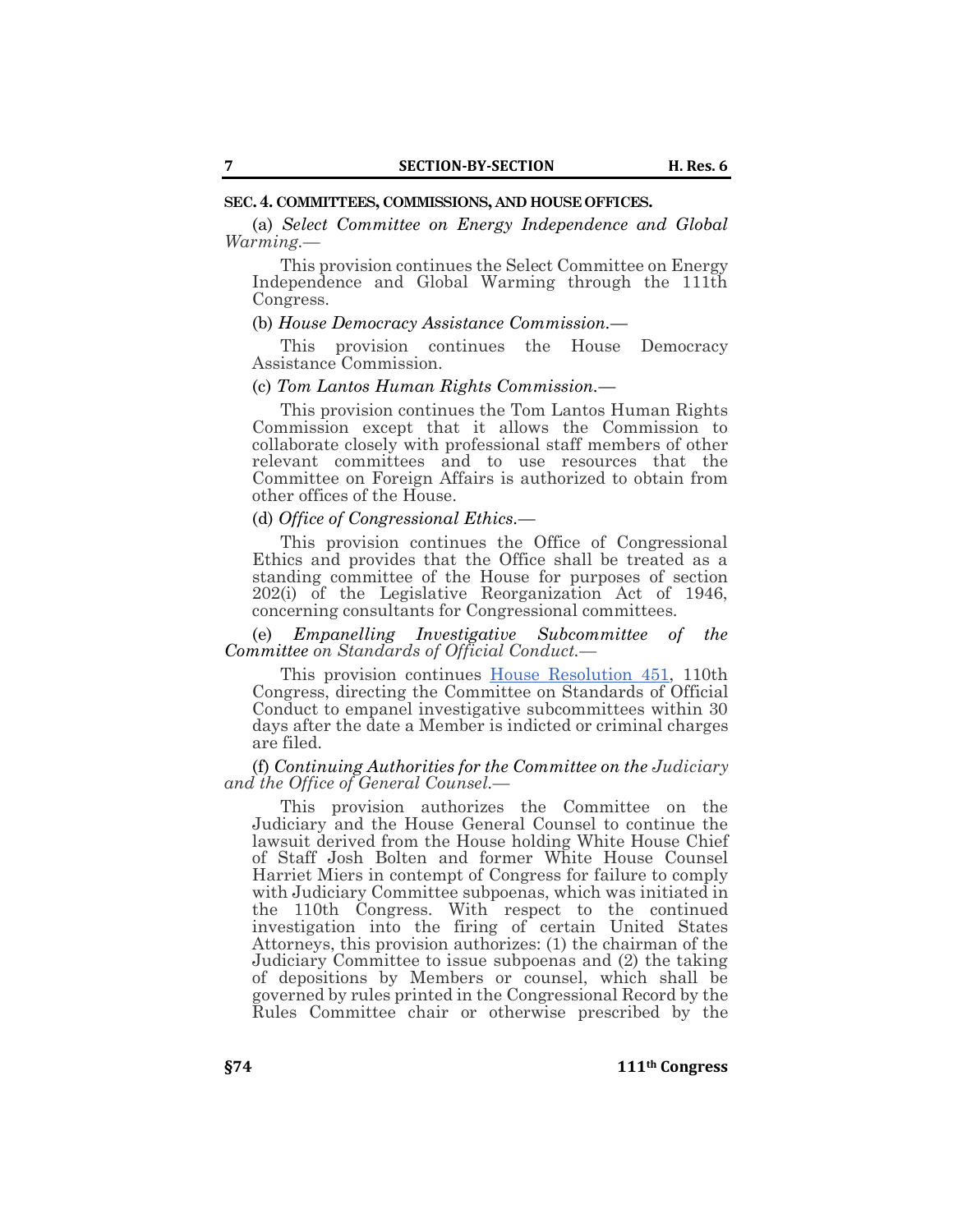Judiciary Committee; and (3) the Judiciary Committee and General Counsel to add as a party to the lawsuit any individual subpoenaed by the Committee in the 110th Congress who failed to comply.

*Judiciary Committee Deposition Rules:* In accordance with the Committee receiving special authorization by the House for the taking of depositions in furtherance of a Committee investigation, the chair, upon consultation with a designated minority member, may order the taking of depositions pursuant to notice or subpoena. The designated minority member shall be the ranking minority member or, if a ranking minority member has not been elected, the highest ranking member of the Committee as it was constituted at the end of the preceding Congress who is a member of the minority party in the present Congress.

The chair or majority staff shall consult with the designated minority member or minority staff, respectively, at least two days before any notice or subpoena for a deposition is issued. Upon completion of such consultation, all members shall receive written notice that a notice or subpoena for a deposition will be issued.

A notice or subpoena issued for the taking of a deposition shall specify the date, time, and place of the deposition and the method or methods by which the deposition will be recorded. The chair shall designate the number of majority members and majority counsel to conduct the deposition; the designated minority member shall be permitted to appoint an equal number of minority members and an equal number of minority counsel to conduct the deposition.

A deposition shall be taken under oath or affirmation administered by a member or a person otherwise authorized to administer oaths and affirmations.

A deponent shall not be required to testify unless the deponent has been provided with a copy of such rules of procedure then in being prescribed by the Committee, this rule as applicable, section 4 of [House Resolution 5,](https://www.congress.gov/bill/111th-congress/house-resolution/5) and rule X and rule XI of the Rules of the House of Representatives.

A deponent may be accompanied at a deposition by counsel to advise the deponent of the deponent's rights. Only members and Committee counsel, however, may examine the deponent. No one may be present at a deposition other than members, Committee staff designated by the chair or designated minority member, such individuals as may be required to administer the oath or affirmation and transcribe or record the proceedings, the deponent, and the deponent's counsel (including personal counsel and counsel for the entity employing the deponent if the scope of the deposition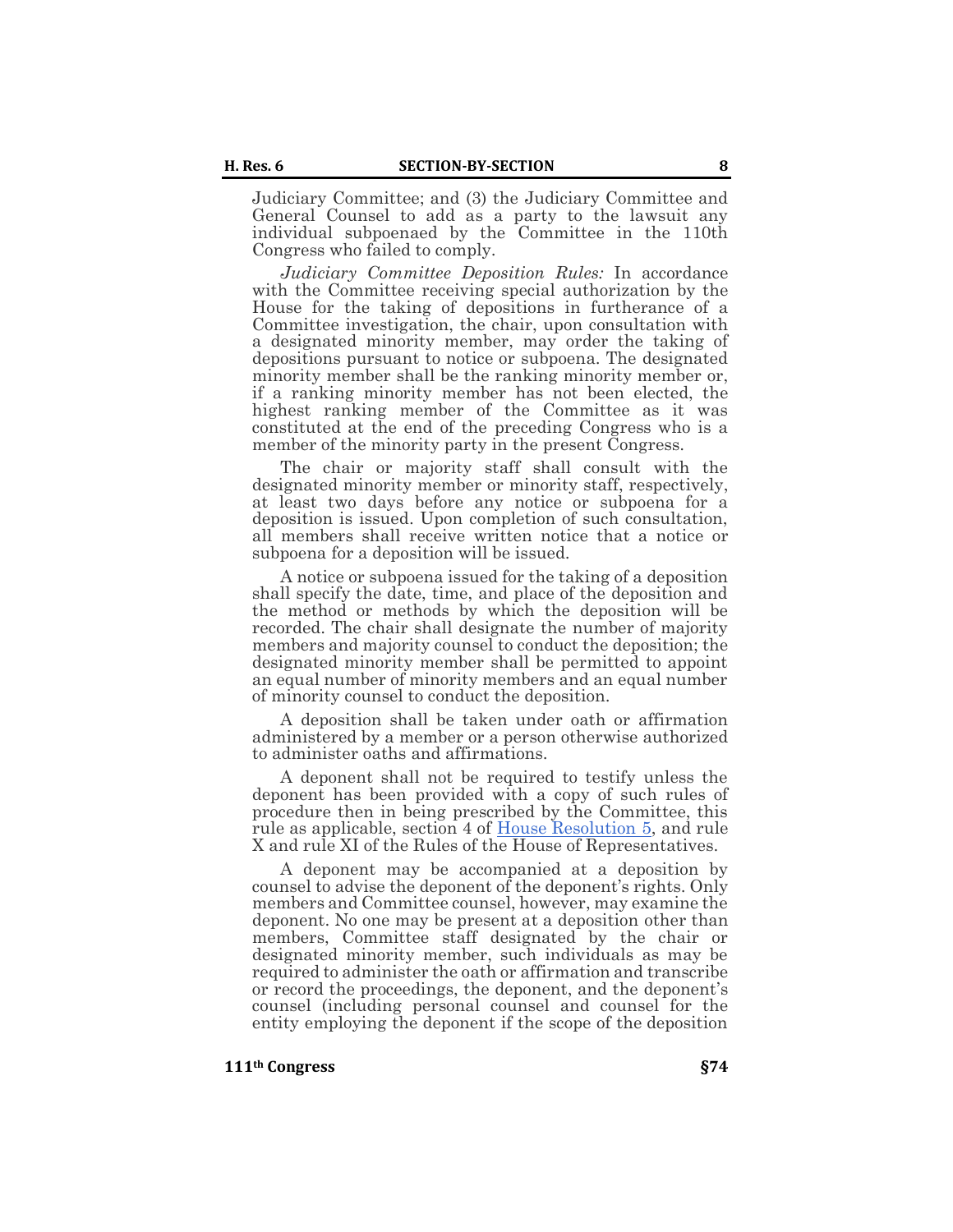is expected to cover actions taken as part of the deponent's employment). Observers or counsel for other persons or entities may not attend.

[[\[Page H13\]](https://www.congress.gov/congressional-record/volume-155/house-section/page/H13)]

Questions in a deposition shall be propounded in rounds, alternating between the majority and minority. A single round shall not exceed 60 minutes per side, unless the members or counsel conducting the deposition agree to a different length of questioning. In each round, a member or Committee counsel designated by the chair shall ask questions first, and the member or Committee counsel designated by the designated minority member shall ask questions second.

Any objection made during a deposition must be stated concisely and in a non-argumentative and non-suggestive manner. The deponent may refuse to answer only when necessary to preserve a privilege. In instances where the deponent or counsel has objected to a question to preserve a privilege and accordingly the deponent has refused to answer the question to preserve such privilege, the chair may rule on any such objection after the deposition has adjourned. If the chair overrules any such objection and thereby orders a deponent to answer any question to which a privilege objection was lodged, such order shall be filed with the clerk of the Committee and shall be provided to members and the deponent no less than three days before being implemented.

If a member of the Committee appeals in writing the order of the chair, the appeal shall be preserved for Committee consideration. A deponent who refuses to answer a question after being directed to answer by the chair in writing may be subject to sanction, except that no sanctions may be imposed if the ruling of the chair is reversed on appeal. Consistent with clause  $2(k)(8)$  of rule XI of the Rules of the House of Representatives, the committee shall remain the sole judge of the pertinence of testimony and evidence adduced at its hearings.

Deposition testimony shall be transcribed by stenographic means and may also be video recorded. The Clerk of the Committee shall receive the transcript and any video recording and promptly forward such to minority staff at the same time the Clerk distributes such to other majority staff.

The individual administering the oath, if other than a member, shall certify on the transcript that the deponent was duly sworn. The transcriber shall certify that the transcript is a true, verbatim record of the testimony, and the transcript and any exhibits shall be filed, as shall any video recording, with the clerk of the Committee in Washington, DC. In no case shall any